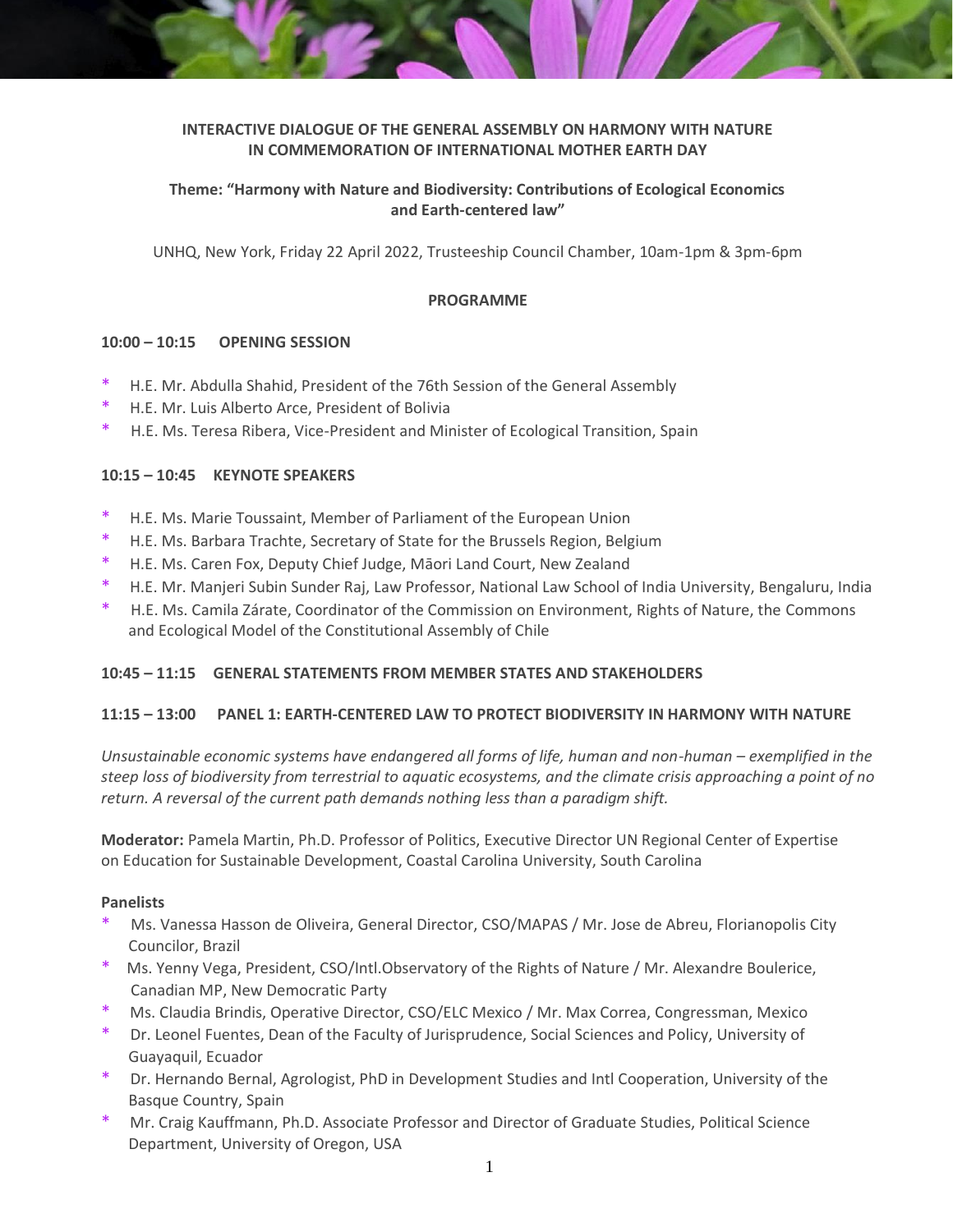# **INTERACTIVE DIALOGUE OF THE GENERAL ASSEMBLY ON HARMONY WITH NATURE IN COMMEMORATION OF INTERNATIONAL MOTHER EARTH DAY**

# **Theme: "Harmony with Nature and Biodiversity: Contributions of Ecological Economics and Earth-centered law"**

UNHQ, New York, Friday 22 April 2022, Trusteeship Council Chamber, 10am-1pm & 3pm-6pm

# **PROGRAMME (cont'd)**

**Followed by moderated dialogue with multi-stakeholder panelists, followed by Q&A from Member States, UN organizations and stakeholders.**

## **13:00 – 15:00 LUNCH BREAK**

# **15:00 – 16:45 PANEL 2: ECOLOGICAL ECONOMICS TO PROTECT BIODIVERSITY IN HARMONY WITH NATURE**

*The values advanced by ecological economics and Earth-centered law, such as fairness, equity, justice, cooperation, dialogue, inclusion, comprehension, agreement, respect, and mutual inspiration complement each other in the journey to move beyond the Anthropocene epoch. Earth-centered approaches calls on humanity to listen to, take inspiration from, and care for the Planet that sustains us, and recognize that Nature is, and should be, a source of law, ethics and how we govern ourselves.*

**Moderator**: Pamela Martin, Ph.D. Professor of Politics, Executive Director UN Regional Center of Expertise on Education for Sustainable Development, Coastal Carolina University, South Carolina

## **Panelists**

- Mr. Irikefe V. Dafe, President, CSO/River Ethiope Foundation (RETFON) / Ms. Mabel Emmanuel, Director at the Ministry of Environment, Nigeria
- Ms. Callie Veelenturf, Executive Director, CSO/Leatherback project / Mr. Juán Diego Vásquez, Senator at the National Assembly of Panama
- Dr. Teresa Vicente, Professor of Philosophy of Law and Director of the Human Rights and Rights of Nature Faculty, University of Murcia / Mr. Mario Cervera, Mayor of the Alcázares, Spain
- Dr. Marcela Peixoto, Lawyer, Solidarity Economy-Articulated first Rights of Nature law in Brazil
- Ms. Kate Raworth, Author of Doughnut Economics, Co-founder Doughnut Economics Lab
- Ms. Megan Egler, MSc, PhD Candidate, Leadership for the Ecozoic (L4E), Gund Institute for Environment, University of Vermont, USA

# **Followed by moderated dialogue with multi-stakeholder panelists, followed by Q&A from Member States, UN organizations and stakeholders (cont'd)**